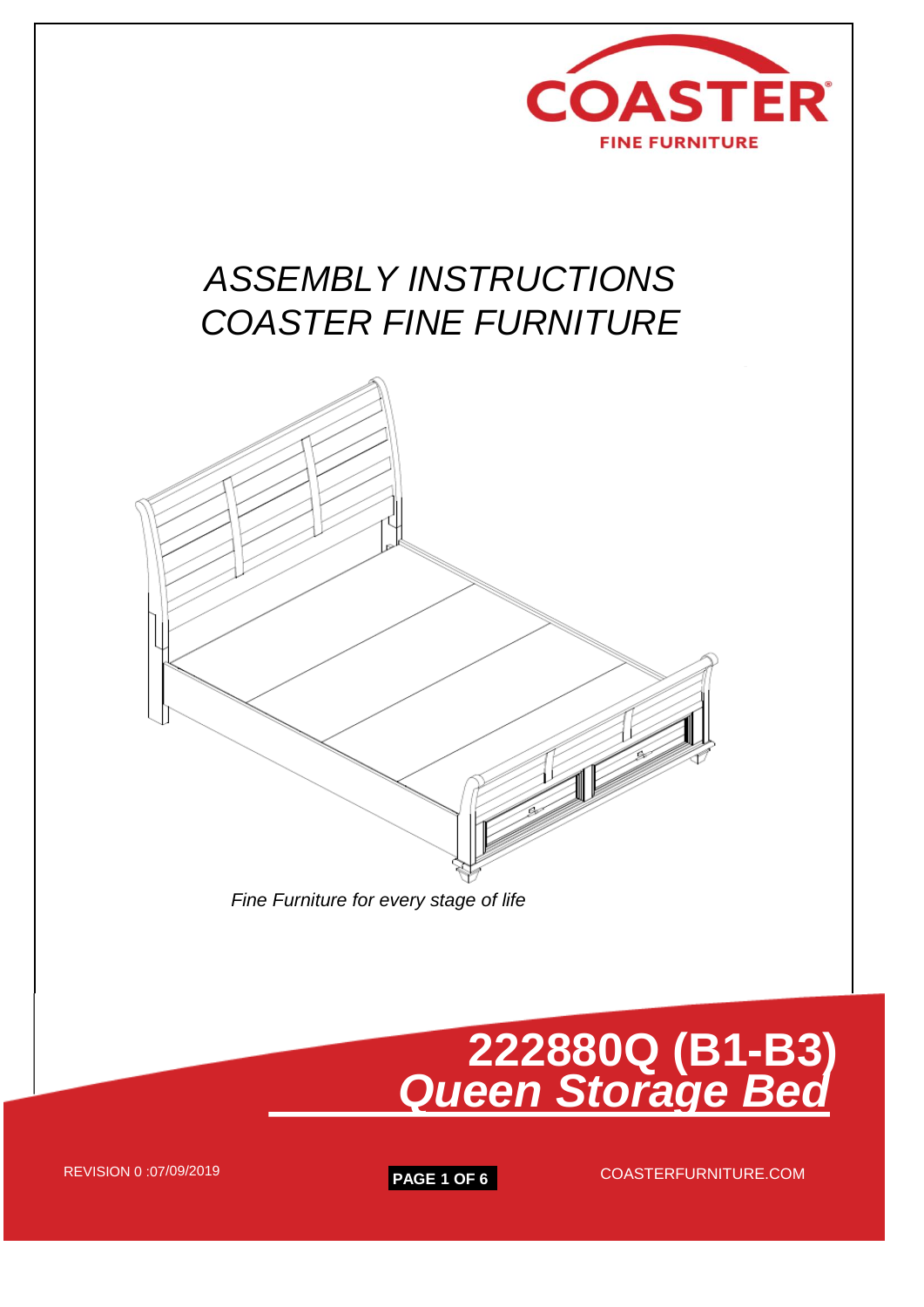# ITEM:**222880Q (B1-B3)**

## **ASSEMBLY INSTRUCTIONS**



### **ASSEMBLY TIPS:**

- 1. Remove hardware from box and sort by size.
- 2. Please check to see that all hardware and parts are present prior to start of assembly.
- 3. Please follow attached instructions in the same sequence as numbered to assure fast & easy assembly.

**WARNING!**

1. Don't attempt to repair or modify parts that are broken or defective. Please contact the store immediately.

2. This product is for home use only and not intended for commercial establishments.

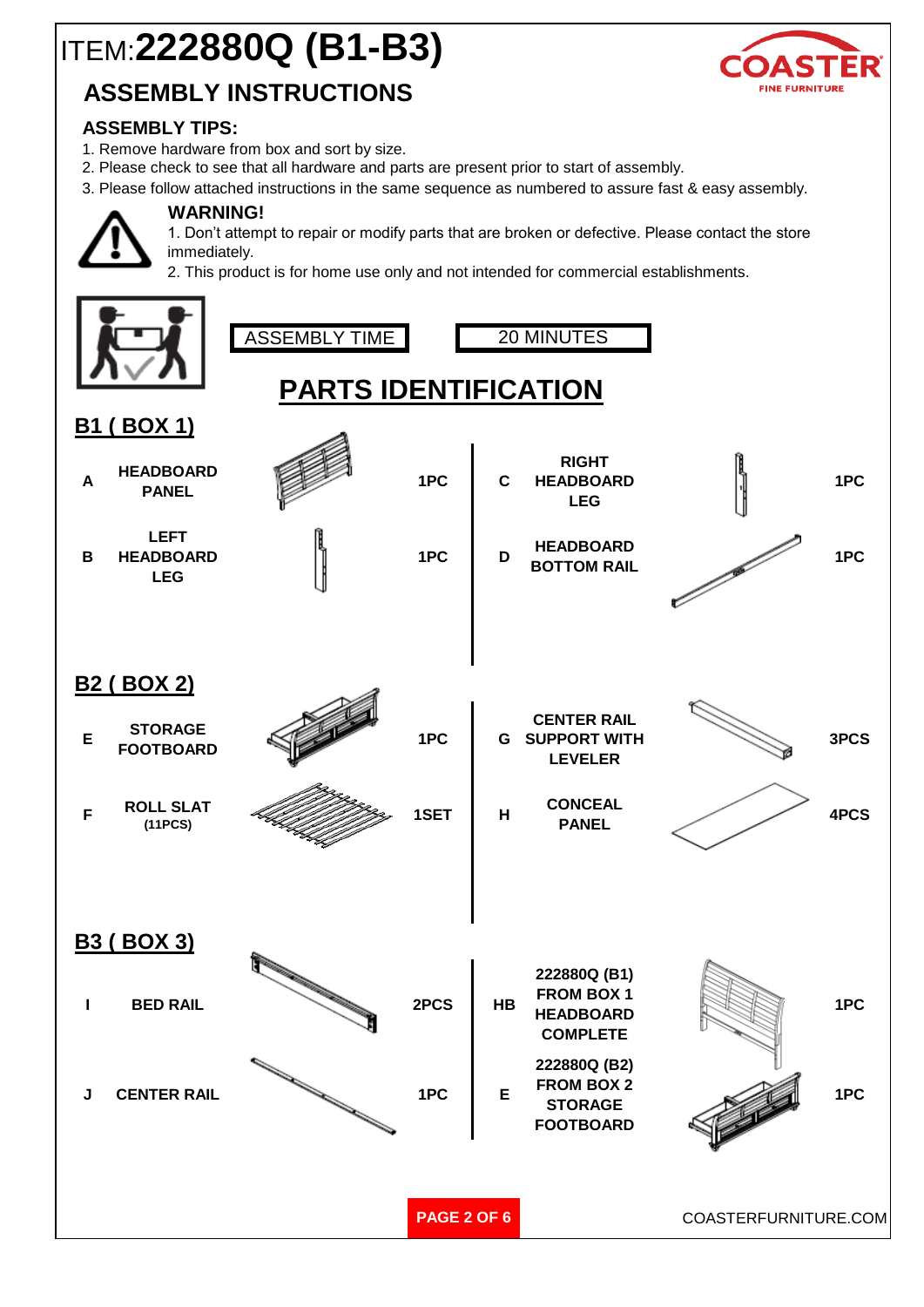# ITEM: **222880Q (B1-B3)**

## **ASSEMBLY INSTRUCTIONS**

### **ASSEMBLY TIPS:**

- 1. Remove hardware from box and sort by size.
- 2. Please check to see that all hardware and parts are present prior to start of assembly.
- 3. Please follow attached instructions in the same sequence as numbered to assure fast & easy assembly.



### **WARNING!**

1. Don't attempt to repair or modify parts that are broken or defective. Please contact the store immediately.

2. This product is for home use only and not intended for commercial establishments.

## **HARDWARE IDENTIFICATION**

## **Z-B1 (BOX 1) - HARDWARE PACK IS LOCATED IN 222880Q (B1)**



### **NOTE:**

**Phillips head screw driver is required in the assembly process; however, manufacturer does not provide this item.**

**PAGE 3 OF 6**

COASTERFURNITURE.COM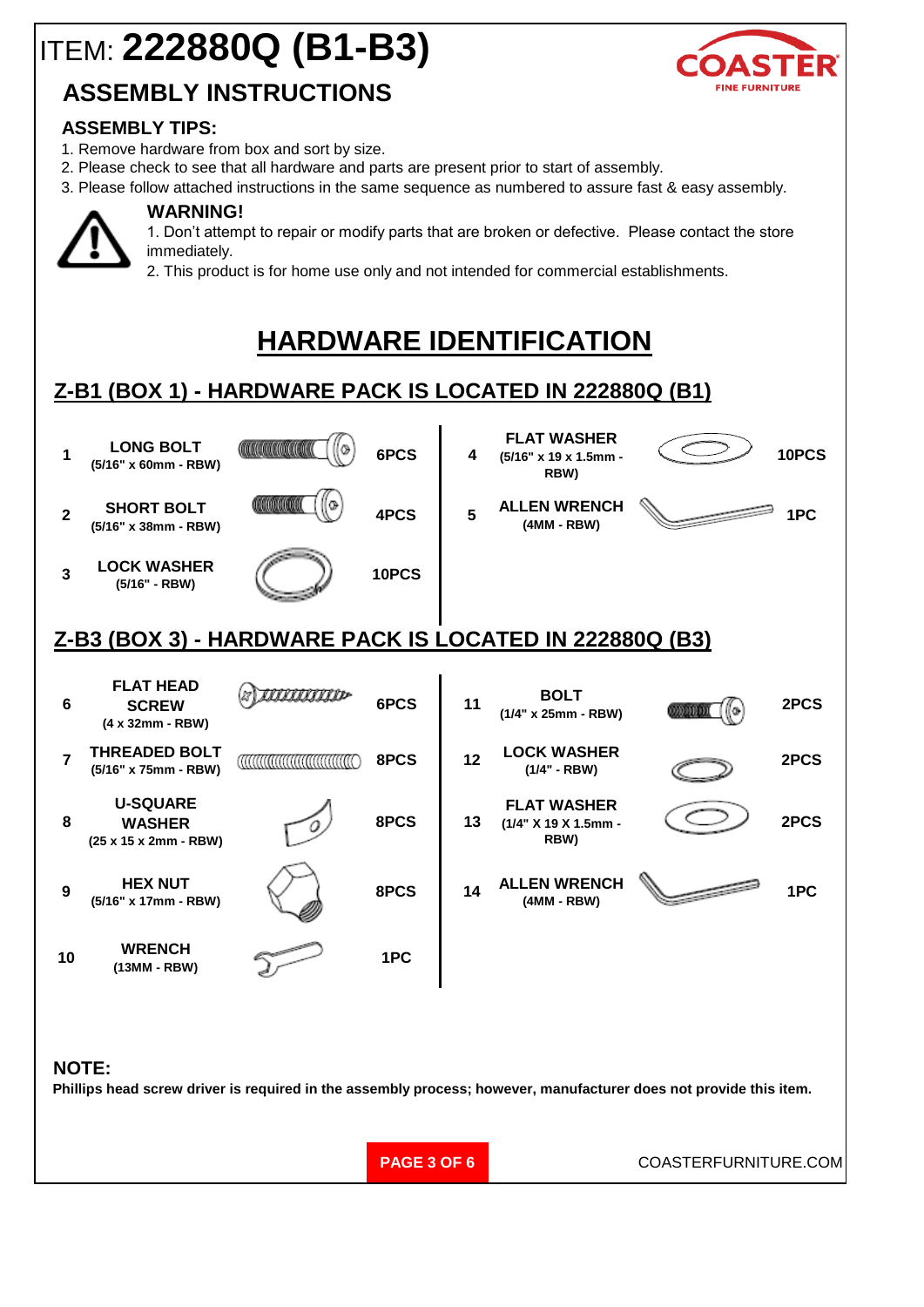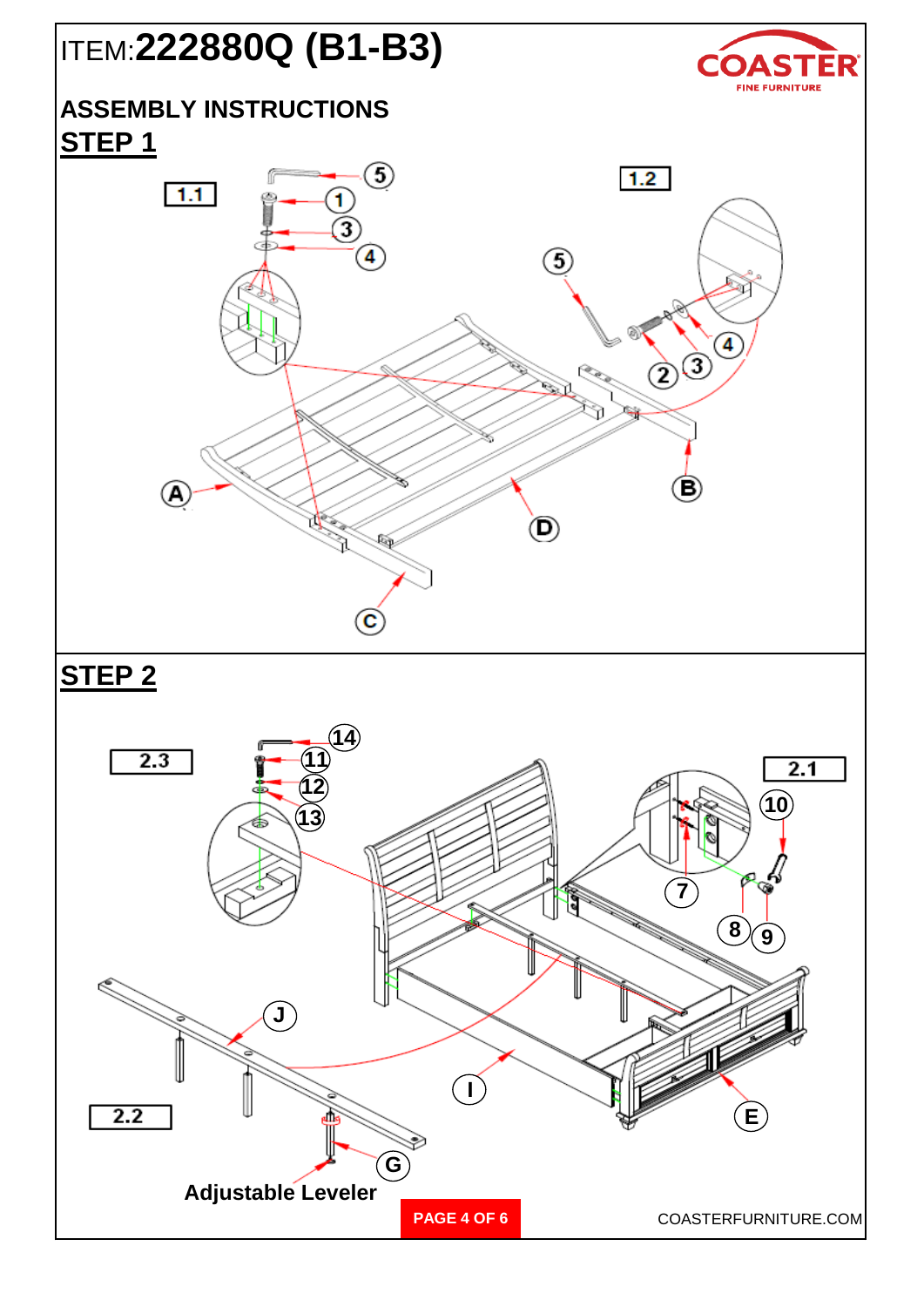